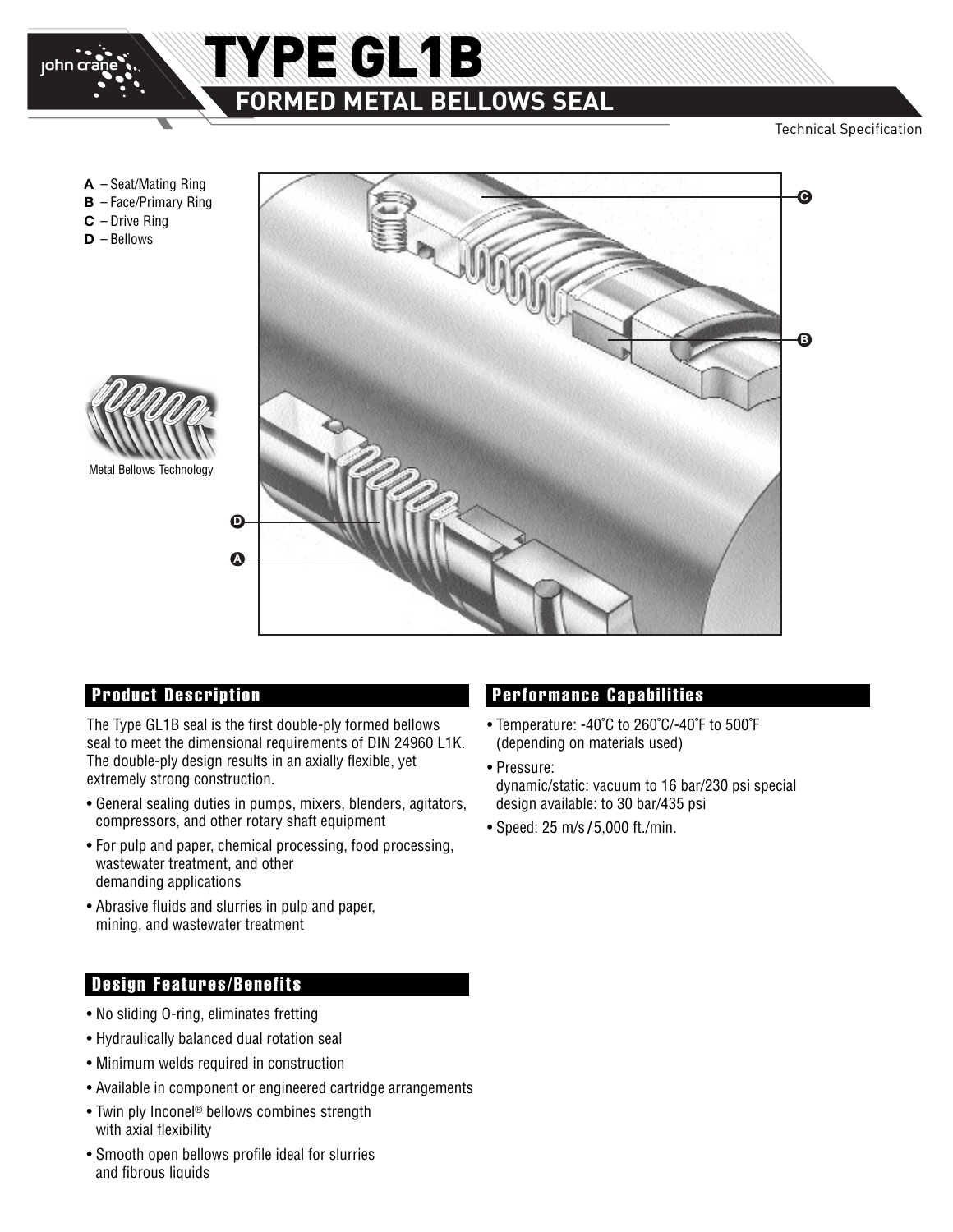

 $\overline{\phantom{0}}$ 

# TYPE GL1B **FORMED METAL BELLOWS SEAL**

Technical Specification

### **Type GL1B Typical Arrangement/Dimensional Data**





The standard bellows assembly can be run against various alternative stationary seats/ mating rings. Main diagram shows DIN arrangement.

### **Type GL1B Dimensional Data (mm)**

| <b>Seal Size</b> | D <sub>1</sub> |                | D4   |                | $\overline{D7}$ |                | L <sub>1</sub> K | L3   |                |                |
|------------------|----------------|----------------|------|----------------|-----------------|----------------|------------------|------|----------------|----------------|
| (mm)             | $+0.00/-0.05$  | D <sub>3</sub> | Min. | D <sub>6</sub> | $+0.00/-0.05$   | D <sub>8</sub> | ±0.5             | ±0.5 | L <sub>5</sub> | L <sub>6</sub> |
| 0250             | 25             | 39.6           | 41   | 34             | 40              | 3              | 40.0             | 30.0 | 2.0            | 5              |
| 0280             | 28             | 42.5           | 44   | 37             | 43              | 3              | 42.5             | 32.5 | 2.0            | 5              |
| 0300             | 30             | 44.5           | 46   | 39             | 45              | 3              | 42.5             | 32.5 | 2.0            | 5              |
| 0320             | 32             | 46.5           | 48   | 42             | 48              | 3              | 42.5             | 32.5 | 2.0            | 5              |
| 0330             | 33             | 47.5           | 49   | 42             | 48              | 3              | 42.5             | 32.5 | 2.0            | $\overline{5}$ |
| 0350             | 35             | 49.4           | 51   | 44             | 50              | 3              | 42.5             | 32.5 | 2.0            | $\sqrt{5}$     |
| 0380             | 38             | 54.0           | 58   | 49             | 56              | 4              | 45.0             | 34.0 | 2.0            | $\sqrt{5}$     |
| 0400             | 40             | 56.5           | 60   | 51             | 58              | 4              | 45.0             | 34.0 | 2.0            | 6              |
| 0430             | 43             | 56.5           | 63   | 54             | 61              | 4              | 45.0             | 34.0 | 2.0            | 6              |
| 0450             | 45             | 63.3           | 65   | 56             | 63              | 4              | 45.0             | 34.0 | 2.0            | 6              |
| 0480             | 48             | 65.2           | 68   | 59             | 66              | 4              | 45.0             | 34.0 | 2.0            | 6              |
| 0500             | 50             | 66.3           | 70   | 62             | 70              | 4              | 47.5             | 34.5 | 2.5            | 6              |
| 0530             | 53             | 71.5           | 73   | 65             | 73              | 4              | 47.5             | 34.5 | 2.5            | 6              |
| 0550             | 55             | 71.5           | 75   | 67             | 75              | 4              | 47.5             | 34.5 | 2.5            | 6              |
| 0580             | 58             | 74.7           | 83   | 70             | 78              | 4              | 52.5             | 39.5 | 2.5            | 6              |
| 0600             | 60             | 79.3           | 85   | 72             | 80              | 4              | 52.5             | 39.5 | 2.5            | 6              |
| 0630             | 63             | 82.3           | 88   | 75             | 83              | 4              | 52.5             | 39.5 | 2.5            | $\overline{6}$ |
| 0650             | 65             | 82.3           | 90   | 77             | 85              | 4              | 52.5             | 39.5 | 2.5            | 6              |
| 0680             | 68             | 87.5           | 93   | 81             | 90              | 4              | 52.5             | 37.5 | 2.5            | $\overline{7}$ |
| 0700             | 70             | 89.5           | 95   | 83             | 92              | 4              | 60.0             | 45.0 | 2.5            | 7              |
| 0750             | 75             | 92.5           | 104  | 88             | 97              | 4              | 60.0             | 45.0 | 2.5            | $\overline{7}$ |
| 0800             | 80             | 98.6           | 109  | 95             | 105             | 4              | 60.0             | 44.5 | 3.0            | 7              |
| 0850             | 85             | 107.1          | 114  | 100            | 110             | 4              | 60.0             | 44.5 | 3.0            | 7              |
| 0900             | 90             | 113.5          | 119  | 105            | 115             | 4              | 65.0             | 49.5 | 3.0            | 7              |
| 0950             | 95             | 116.7          | 124  | 110            | 120             | 4              | 65.0             | 49.5 | 3.0            | 7              |
| 1000             | 100            | 123.0          | 129  | 115            | 125             | 4              | 65.0             | 49.5 | 3.0            | 7              |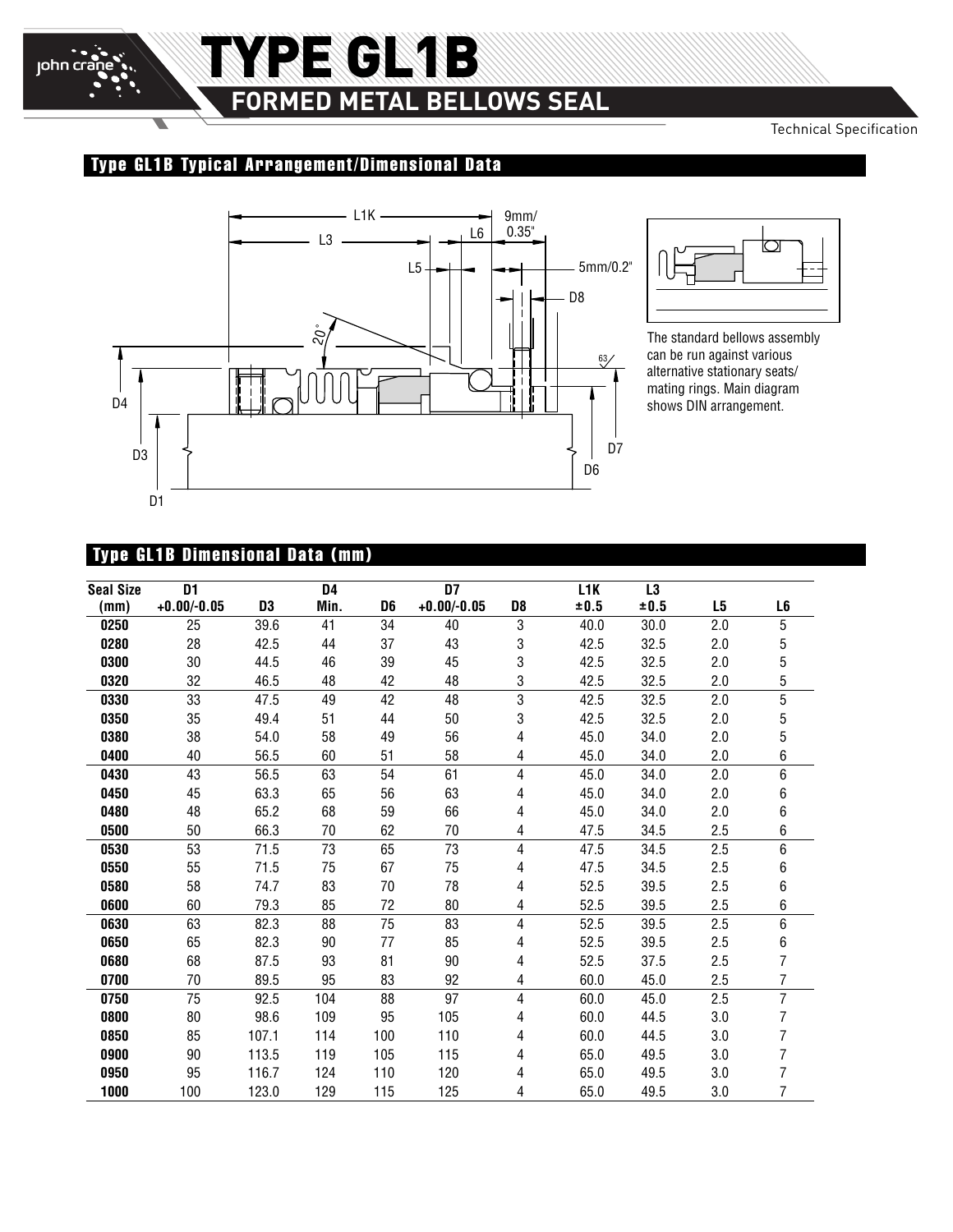# TYPE GL1B **FORMED METAL BELLOWS SEAL**

Technical Specification

### **Type GL1B Dimensional Data (inches)**

| <b>Seal Size</b> | D1              |       | D4    | L3    |
|------------------|-----------------|-------|-------|-------|
| (inches)         | $+0.000/-0.002$ | D3    | Min.  | ±0.02 |
| 0254             | 1.000           | 1.559 | 1.625 | 1.181 |
| 0285             | 1.125           | 1.693 | 1.750 | 1.280 |
| 0317             | 1.250           | 1.815 | 1.875 | 1.280 |
| 0349             | 1.375           | 1.945 | 2.000 | 1.280 |
| 0381             | 1.500           | 2.126 | 2.250 | 1.339 |
| 0412             | 1.625           | 2.224 | 2.375 | 1.339 |
| 0444             | 1.750           | 2.413 | 2.500 | 1.339 |
| 0476             | 1.875           | 2.492 | 2.625 | 1.339 |
| 0508             | 2.000           | 2.685 | 2.750 | 1.358 |
| 0539             | 2.125           | 2.815 | 2.875 | 1.358 |
| 0571             | 2.250           | 2.886 | 3.000 | 1.555 |
| 0603             | 2.375           | 3.122 | 3.250 | 1.555 |
| 0635             | 2.500           | 3.240 | 3.375 | 1.555 |
| 0666             | 2.625           | 3.445 | 3.625 | 1.476 |
| 0698             | 2.750           | 3.523 | 3.750 | 1.772 |
| 0730             | 2.875           | 3.642 | 3.875 | 1.772 |
| 0762             | 3.000           | 3.760 | 4.000 | 1.752 |
| 0793             | 3.125           | 3.882 | 4.125 | 1.752 |
| 0825             | 3.250           | 4.008 | 4.375 | 1.752 |
| 0857             | 3.375           | 4.216 | 4.500 | 1.949 |
| 0889             | 3.500           | 4.339 | 4.625 | 1.949 |
| 0920             | 3.625           | 4.469 | 4.750 | 1.949 |
| 0952             | 3.750           | 4.594 | 4.875 | 1.949 |
| 0984             | 3.875           | 4.717 | 5.000 | 1.949 |
| 1016             | 4.000           | 4.843 | 5.125 | 1.949 |



#### **Basic Pressure Rating**



The basic pressure rating is for a standard seal, as shown in the typical arrangement, when installed according to the criteria given in this data sheet and generally accepted industrial practices.

The basic pressure rating assumes stable operation at 3600 rpm in a clean, cool, lubricating, non-volatile liquid with an adequate flush rate. When used with the multiplier factors, the basic pressure rating can be adjusted to provide a conservative estimate of the dynamic pressure rating.

For process services outside this range or a more accurate assessment of the dynamic pressure rating, contact John Crane for more information.